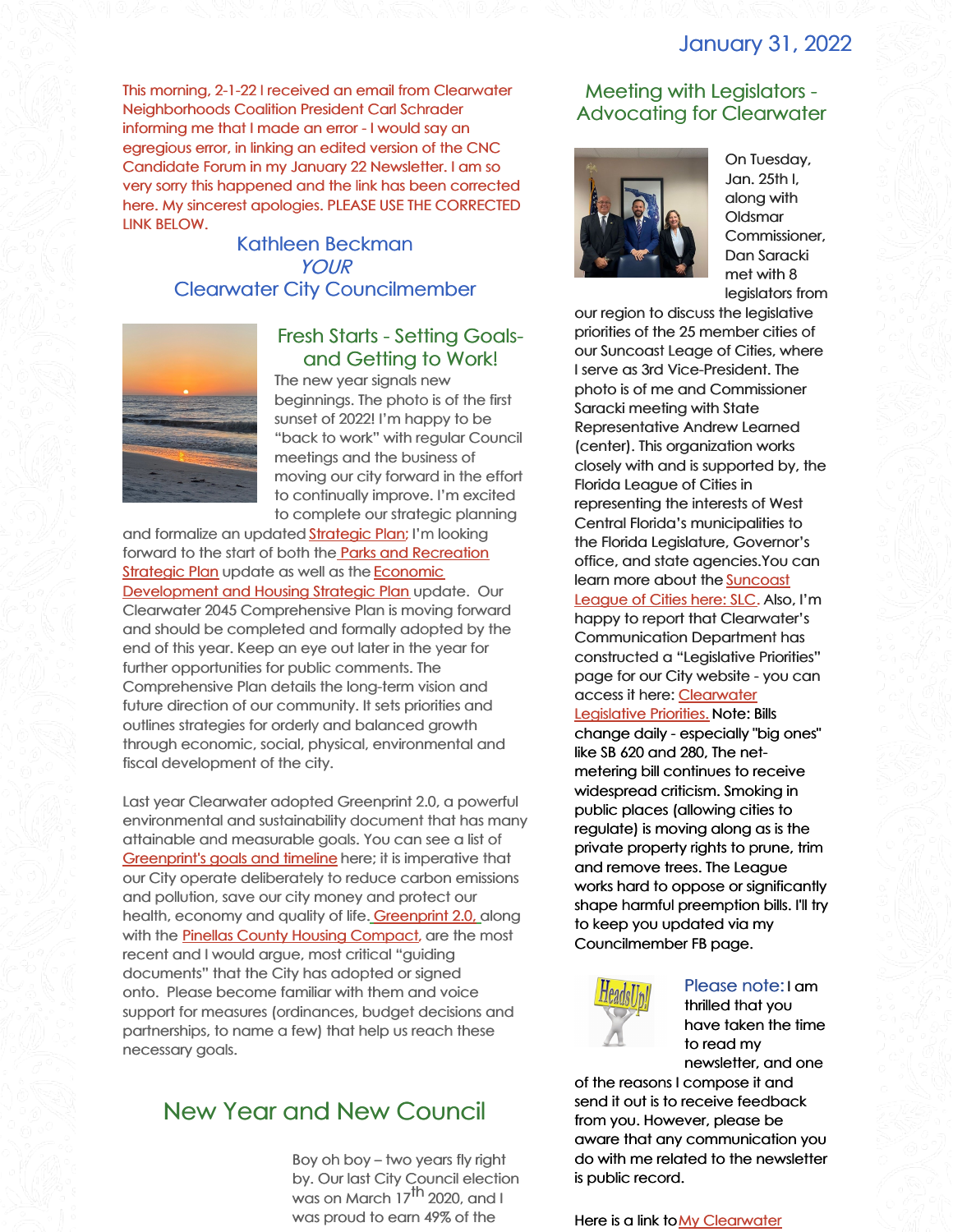

vote (with three opponents) for my seat. I remember being so nervous in public forums but working hard to be prepared. The last statement I made during our last candidate forum was, "If you want something different, you need to vote for someone different." I hope you feel I'm living up to that statement. Since my election I've established a

[Councilmember](https://www.kathleenbeckmanclearwatercitycouncil.com/) website; I send out monthly digital newsletters, I've held a number of meet-and-greets (working around Covid and sweltering temperatures) and I meet residents every week, whether at HOA meetings, walk-n-talks, in their front yards, at volunteer and community events, or City advisory board meetings. I am out in public all the time. Recently, I committed to going door to door for three hours each week to inform residents of our upcoming election and ask what's important to them. The photo above is me doing voter outreach on South Hibiscus St. To me, this is what it means to serve as your Councilmember. It's what it takes to do the job well and to have a pulse on our community's concerns. With this upcoming election, be sure you know about all six candidates for the two seats that are up for election. Watch the Candidate Forum sponsored by the Clearwater Neighborhoods Coalition on Jan. 24. Here is link to the **[Candidate](https://www.youtube.com/watch?v=E8PUG8l7VG8) Forum video**. There are at least two more candidate forums planned, one is sponsored by the North Pinellas/Clearwater NAACP and is being held on Feb. 28th and the other is being sponsored by the City. Details about the City sponsored forum are still being finalized and can be found here: [Clearwater](https://www.myclearwater.com/government/city-departments/city-clerk/municipal-election-candidate-information) Election Update. I'll send out a short reminder when I have more information about how to tune in to these two forums.

## DREW STREET UPDATE



At the January 20<sup>th</sup> Council meeting I made a motion, which passed unanimously, that Council direct our City Attorney to draft a resolution asking FDOT and the County to immediately lower the speed limit on Drew Street,

West of Hercules. Residents have been begging for safety improvements to Drew St. for years. These include speed reductions, widening lanes, installing flashing crosswalks, repairing and installing sidewalks, and adding and improving bus stops. Here is the link to an arcticle specifically on Drew: "In [Clearwater](https://www.tampabay.com/news/clearwater/2021/08/08/in-clearwater-an-improved-drew-street-is-in-sight-after-years-of-inaction/) an improved Drew St. is in sight after years of inaction" by Tracy McManus. While Drew St. improvements are being discussed and shaped, speed can and should be reduced immediately. I hope this is a step to make that happen sooner, rather than later. Here is a link to a *Tampa Bay Times* story by Michaela Mulligan on the record breaking casualties on Pinellas County roads, "To Cross [Pinellas](https://files.constantcontact.com/a4b7cc82801/02e486e4-032b-4fae-a5ba-35f70807393f.pdf) Roads is a Risk."

## ARTICLE/PODCAST OF THE MONTH:

[Magazine.](https://www.myclearwater.com/government/city-departments/public-communications/documents-and-publications/myclearwater-magazine)

#### [UPCOMING](http://clearwater.granicus.com/ViewPublisher.php?view_id=50) CITY MEETINGS

Click on the link above to access City meetings, agendas and attached documents.

The City of Clearwater has many volunteer opportunities. Here is a link to our website. Find out how you can make a [difference:](https://www.myclearwater.com/residents/volunteer) Volunteers Needed

#### WE HAVE AN ELECTION COMING UP!



#### Step-by-Step Instructions if you care about Clearwater REGISTER TO VOTE CHECK YOUR VOTER **REGISTRATION** SIGN UP TO VOTE BY MAIL VOTE!

Our election on March 15 will have NO EARLY WALK-IN VOTING. That means, if you want to vote, you either request a mail ballot and vote by mail (all postage is prepaid) – or you can drop your mail ballot off – in person – at any SOE office; Court St. is the closest office for us. Or… you vote in person on Tuesday, March 15 from 7 a.m. – 7 p.m. at your polling location. Polling locations have not yet been finalized. They will be consolidated. You'll need to be informed about this. I would advise you NOT limit your option to only voting in person. What if your car breaks down, what if you're ill or a family member needs you? What if you simply forget? Don't leave your vote to chance. Vote by mail. Be sure your voice is heard. Here is the link to the Pinellas County [Supervisor](http://votepinellas.com) of Elections website where you can register, check registration, and request a mail ballot.